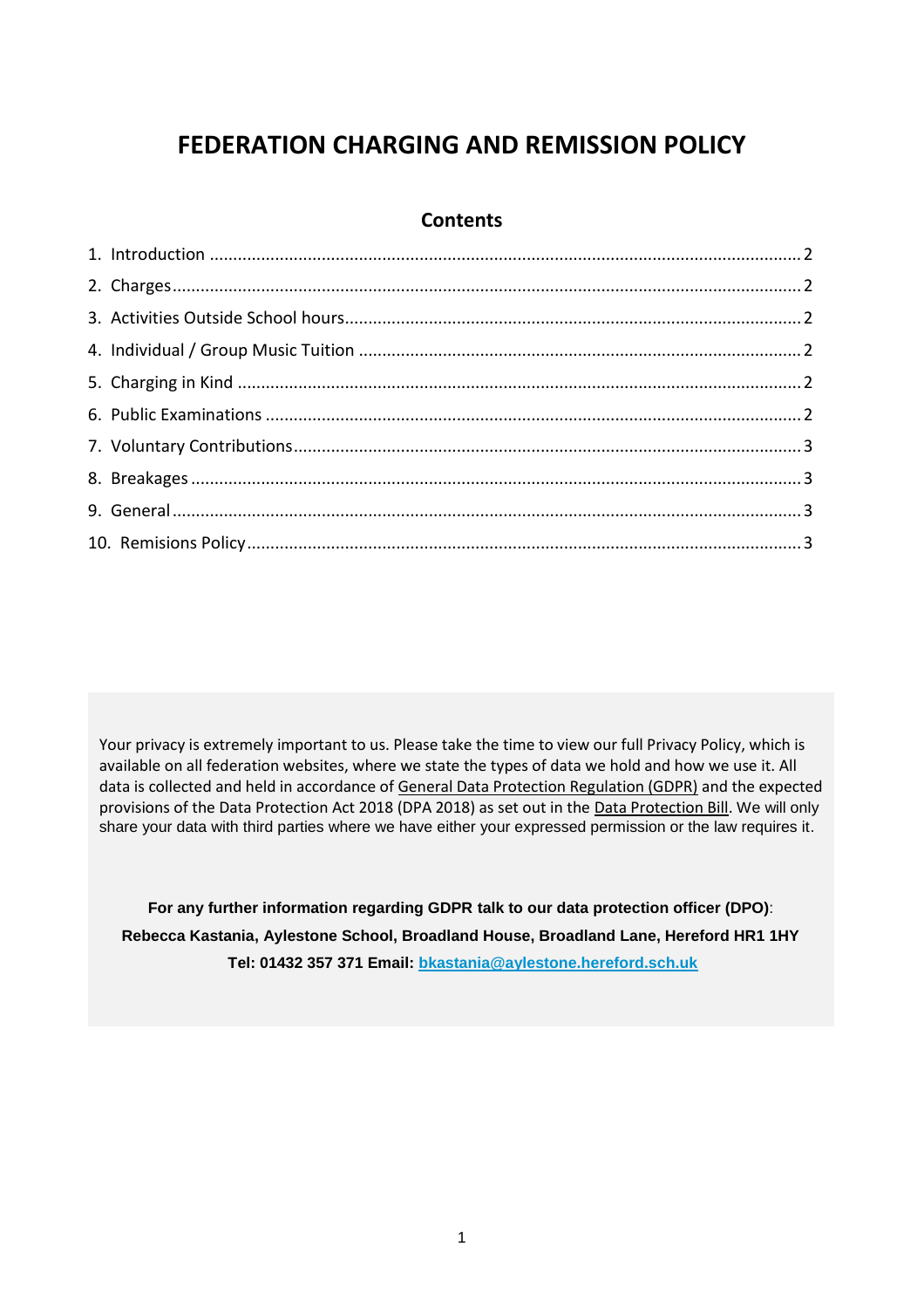## **1. Introduction**

The Governing Body recognises the valuable contribution that the wide range of additional activities, including clubs and trips, can make towards students' personal and social education. The Governing Body aims to promote and provide such activities as part of a broad and balanced curriculum for the students of the schools and as additional optional activities.

The Governing Body has formulated this policy under the regulations of the Education Act 1996, as amended by Section 200 of the Education Act 2002. The Governors endorse the guiding principles contained in the Act, and in particular that no student should have his / her access to the curriculum limited by charges.

Throughout this policy, the term parent refers to those adults having parental responsibility for a child.

# **2. Charges**

Charges will not be made for any activities which form part of the National Curriculum requirements. No charge can be made for education during school hours.

The Governing Body reserves the rights to make a charge in the following circumstances for activities organised by the schools.

#### **Activities Outside School Hours**

The full cost to each student of any activities deemed to be optional extras taking place outside school hours. This includes residential visits, a charge will be made for the cost of board and lodging. The cost will not exceed the actual cost of provision.

#### **Individual / Group Music Tuition**

The cost for providing individual / group music tuition – the charge will not exceed the cost of provision.

#### **Charging in Kind**

The cost of materials, ingredients (or provision of them by parents) for practical subjects if the parents have indicated in advance that they wish to own the finished product. Textbooks are provided free of charge, but in some subjects, additional revision guides are available, for which a charge is made.

#### **Public Examinations**

No charges are made for students entered for public examinations as part of the normal curriculum.

Entry information is collected by the EO late in the autumn term. Heads of Faculty will confirm entries, including tiers and entry codes, by  $21<sup>st</sup>$  January each year.

Late entries or amendments are authorised by the Head of Faculty with the approval of the SLT.

Fee reimbursements are sought from candidates who:

- decide to sit or withdraw from an exam after the late entry or withdrawal deadline date set by the awarding bodies;
- fail to sit an exam without medical evidence or evidence of other mitigating circumstances.

Charges relating to re-sits are documented in the Exams Policy.